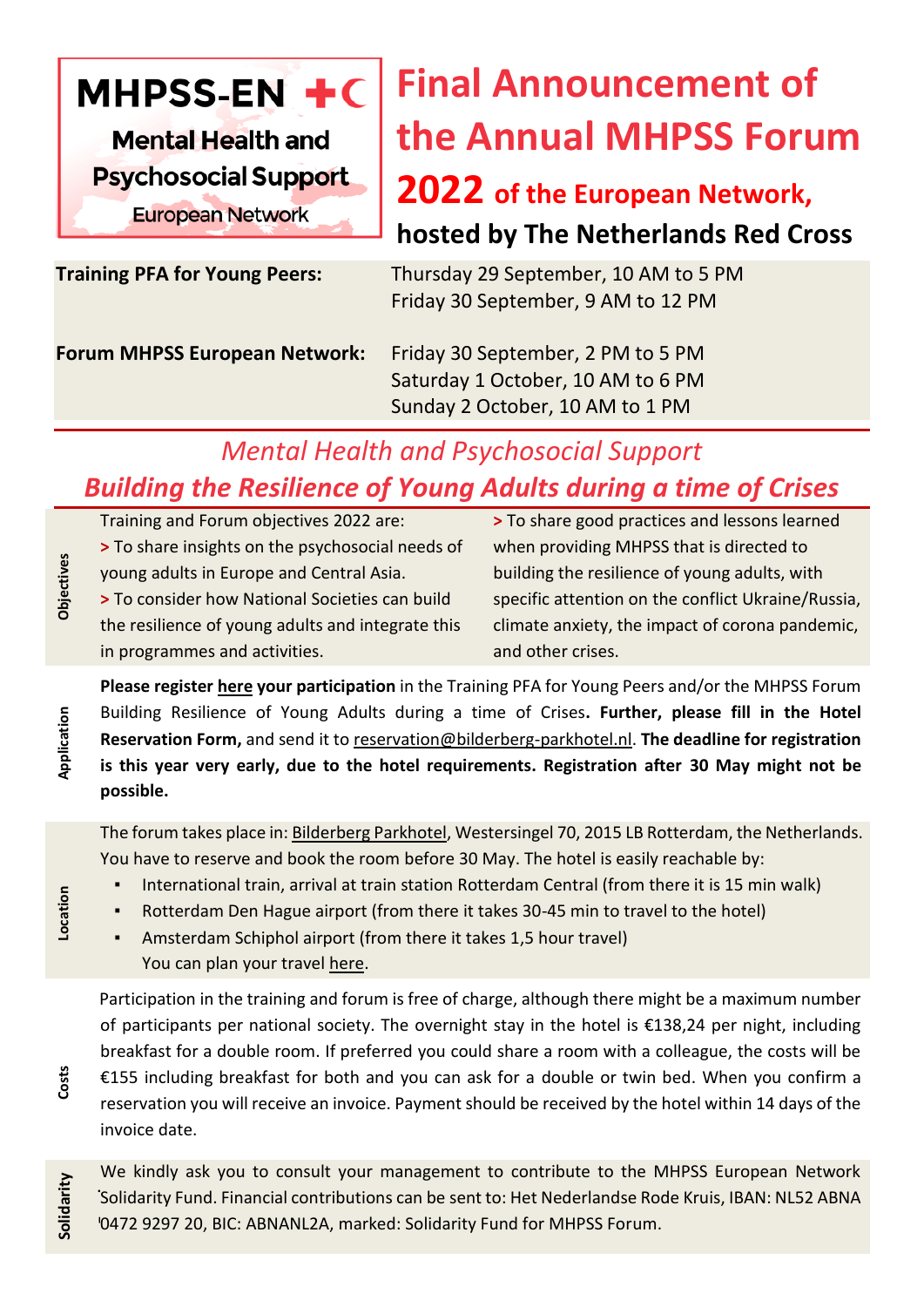

#### **Reservation form**

| Group block | : RODEKRUIS2909 |
|-------------|-----------------|
| From        |                 |
| Email       |                 |
| Phone       |                 |

#### **Booking information:**

| • Number of rooms  |  |
|--------------------|--|
| • Number of guests |  |
| • Arrival          |  |
| • Departure        |  |
| • Guest name(s)    |  |
|                    |  |
| • Special comments |  |

#### Regular Room\*\*:

| ш. | room single use | : € 123,84          |
|----|-----------------|---------------------|
|    | room double use | : $\epsilon$ 143.34 |

\*\* we have a maximum of 15 regular rooms available on the 29th and 30th of September and 1st of October. If the rooms are sold out we reserve the Deluxe room

#### **Deluxe Room:**

| ш | room single use | : € 138,24 |
|---|-----------------|------------|
|   | room double use | : € 157,74 |

The above mentioned rate is per room, per night. It includes 9% VAT and the Bilderberg breakfast, however excludes 6,5% city tax per room per night and service charge of € 2,90 per person per night.

#### Parking:

Parking is based only on availability upon arrival and cannot be booked in advance. The rate is  $622,50$  per car, per night. Another parking possibility is the parking garage Museumpark, around the corner, for € 20,- per night.

#### Details:

We have rooms blocked for the group from September 28th to October 2<sup>nd</sup> 2022. The rooms can be booked until July 1st 2022!

| Card holder: |  |
|--------------|--|
| Number:      |  |
| Name:        |  |
| Signature:   |  |

#### It is not possible to reserve a room without credit card guarantee!

Cancellation Policy: Free of charge until 48 hours prior to arrival. In case of no show the first night will be charged.

Bilderberg Parkhotel Rotterdam, Westersingel 70, 3015 LB Rotterdam, Tel: +31 (0) 10 436.36.11 - reservation@bilderberg-parkhotel.nl